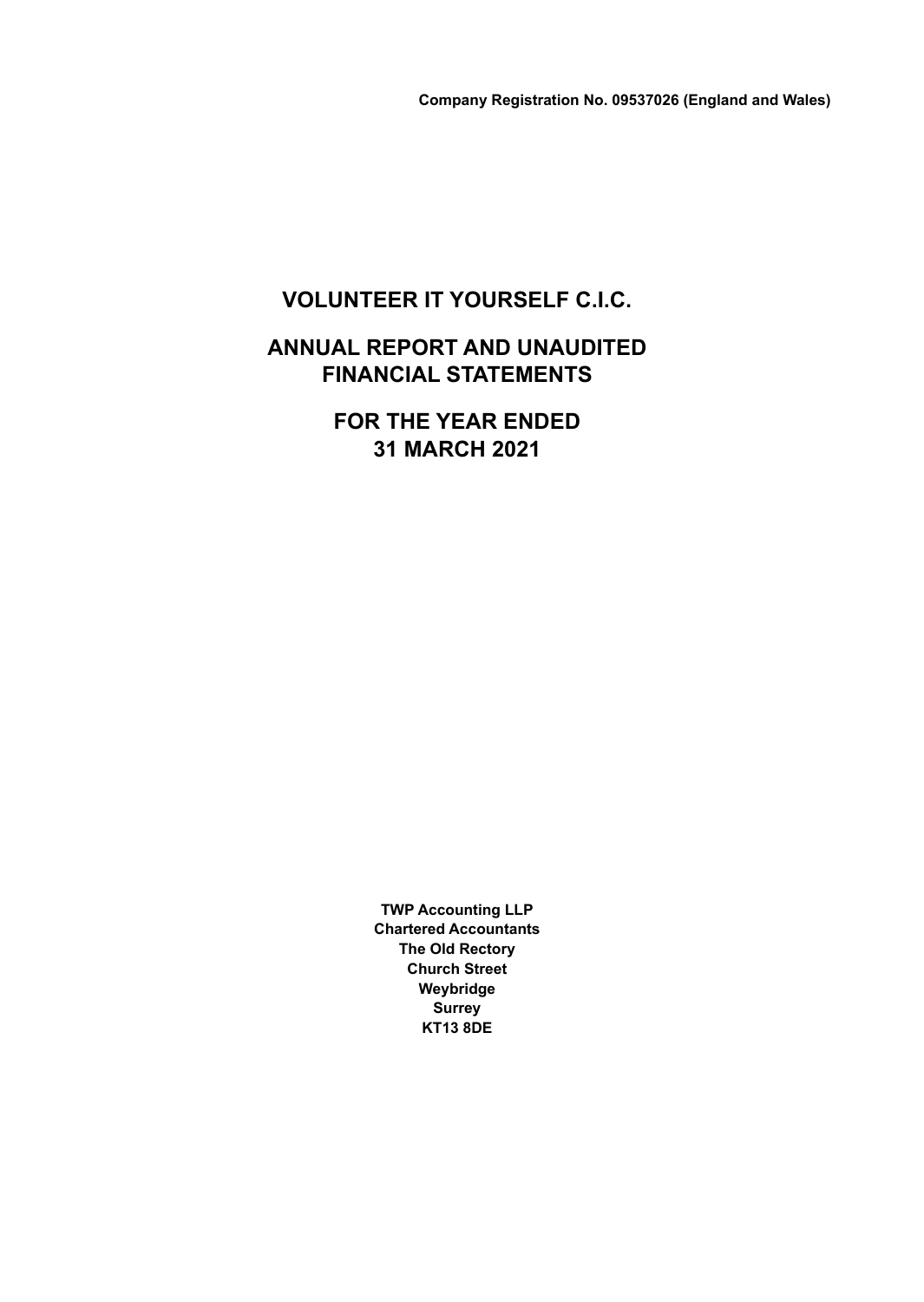### **COMPANY INFORMATION**

| <b>Directors</b>         | T E Reading<br>E Sellwood<br>M P Gaunt                                                                         | (Appointed 1 August 2020) |
|--------------------------|----------------------------------------------------------------------------------------------------------------|---------------------------|
| <b>Company number</b>    | 09537026                                                                                                       |                           |
| <b>Registered office</b> | The Old Rectory<br><b>Church Street</b><br>Weybridge<br>Surrey<br><b>KT13 8DE</b>                              |                           |
| <b>Accountants</b>       | <b>TWP Accounting LLP</b><br>The Old Rectory<br><b>Church Street</b><br>Weybridge<br>Surrey<br><b>KT13 8DE</b> |                           |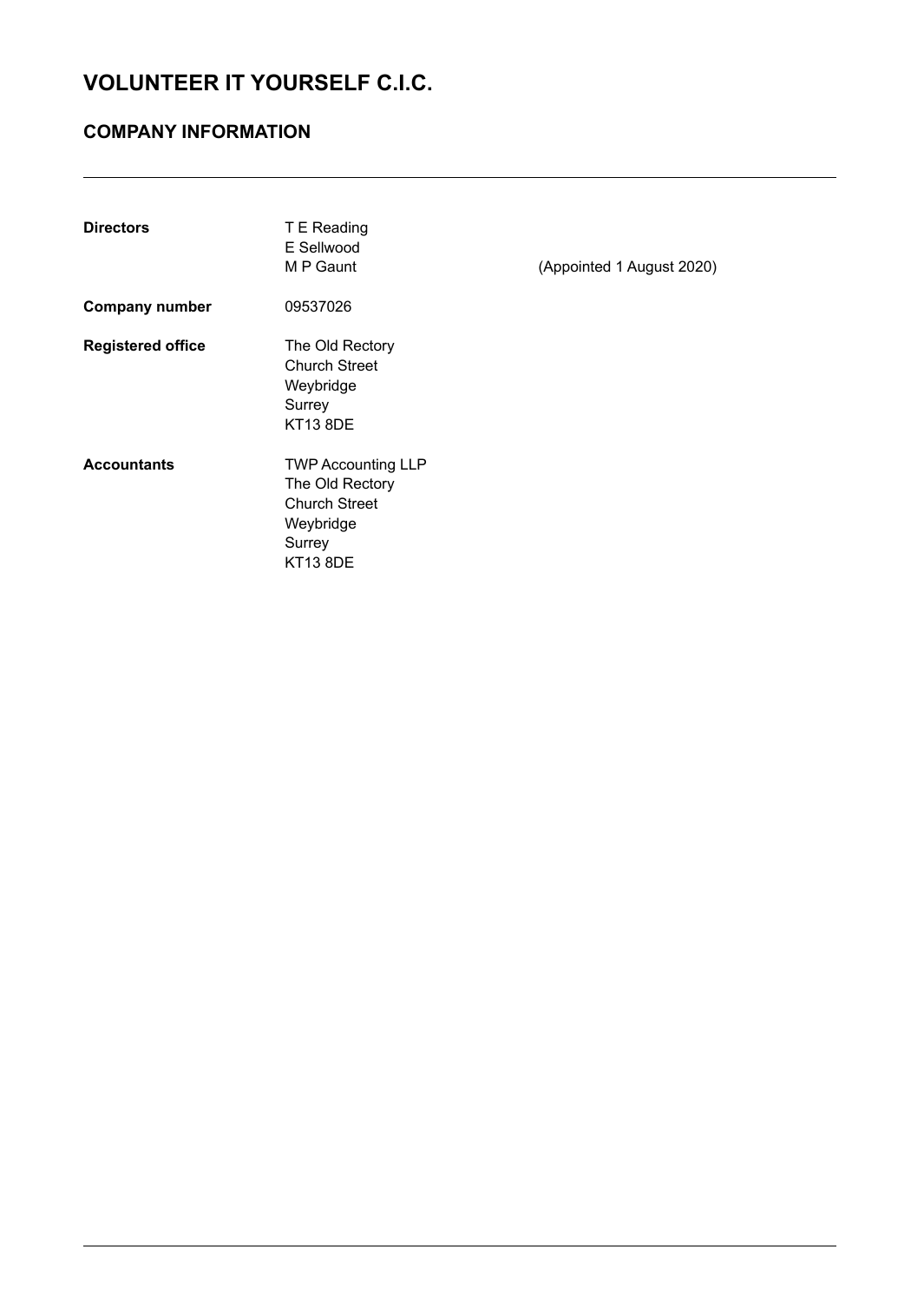### **CONTENTS**

|                                   | Page                      |
|-----------------------------------|---------------------------|
| Directors' report                 | 1                         |
| Accountants' report               | $\overline{2}$            |
| Income and expenditure account    | $\ensuremath{\mathsf{3}}$ |
| <b>Balance sheet</b>              | 4                         |
| Statement of changes in equity    | $\sqrt{5}$                |
| Notes to the financial statements | $6 - 8$                   |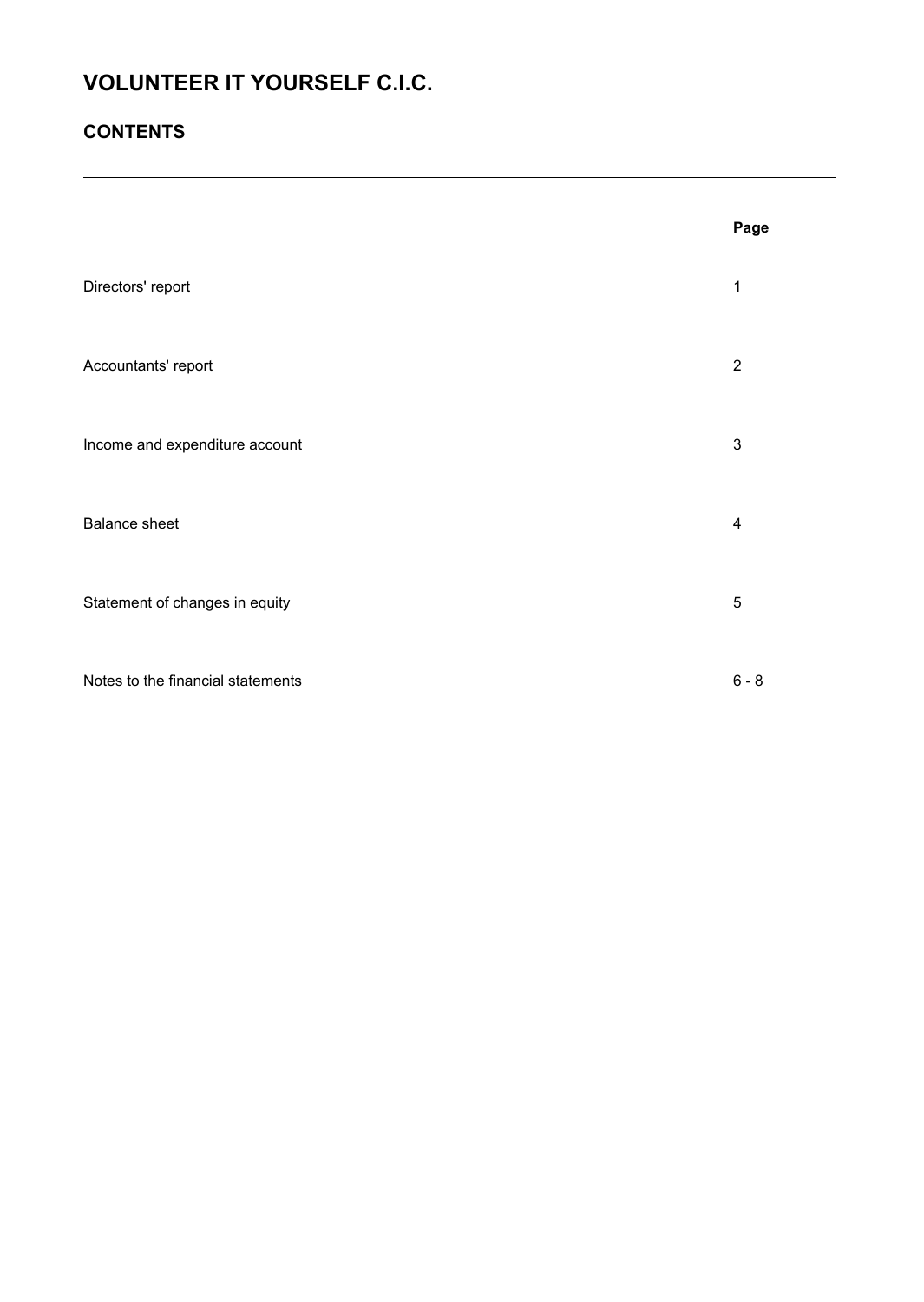## **DIRECTORS' REPORT**  *FOR THE YEAR ENDED 31 MARCH 2021*

The directors present their annual report and financial statements for the year ended 31 March 2021.

#### **Directors**

The directors who held office during the year and up to the date of signature of the financial statements were as follows:

T E Reading E Sellwood<br>O Van Rossem

O Van Rossem (Resigned 31 August 2020)<br>M P Gaunt (Appointed 1 August 2020) (Appointed 1 August 2020)

This report has been prepared in accordance with the provisions applicable to companies entitled to the small companies exemption.

On behalf of the board

..............................

T E Reading **Director**  Date: ...........................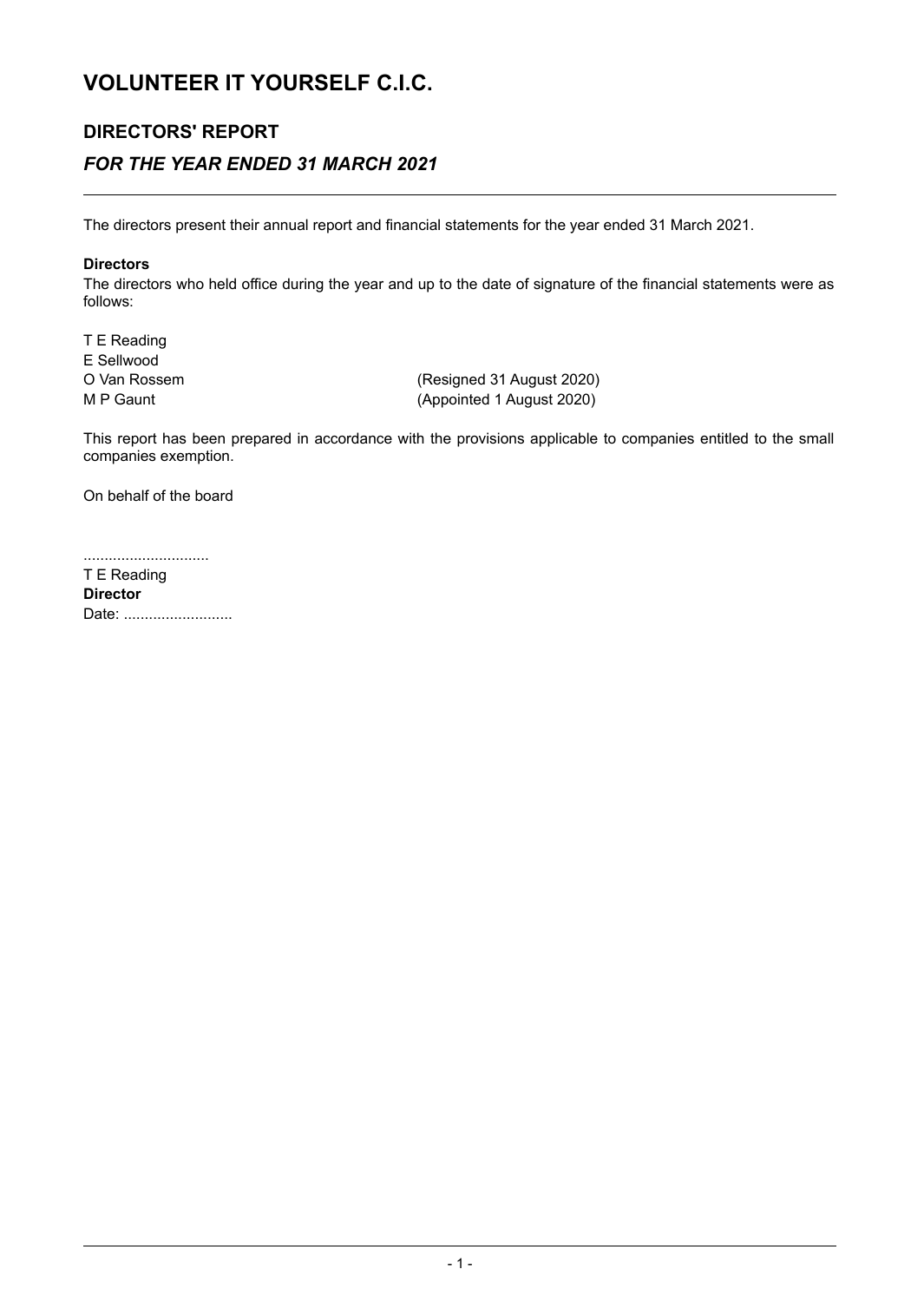### **ACCOUNTANTS' REPORT TO THE BOARD OF DIRECTORS ON THE PREPARATION OF THE UNAUDITED STATUTORY FINANCIAL STATEMENTS OF VOLUNTEER IT YOURSELF C.I.C. FOR THE YEAR ENDED 31 MARCH 2021**

In order to assist you to fulfil your duties under the Companies Act 2006, we have prepared for your approval the financial statements of Volunteer it Yourself C.I.C. for the year ended 31 March 2021 which comprise the income and expenditure account, the balance sheet, the statement of changes in equity and the related notes from the company's accounting records and from information and explanations you have given us.

As a practising member firm of the Institute of Chartered Accountants in England and Wales (ICAEW), we are subject to its ethical and other professional requirements which are detailed at https://www.icaew.com/regulation

This report is made solely to the Board of Directors of Volunteer it Yourself C.I.C., as a body, in accordance with the terms of our engagement letter. Our work has been undertaken solely to prepare for your approval the financial statements of Volunteer it Yourself C.I.C. and state those matters that we have agreed to state to the Board of Directors of Volunteer it Yourself C.I.C., as a body, in this report in accordance with ICAEW Technical Release 07/16 AAF. To the fullest extent permitted by law, we do not accept or assume responsibility to anyone other than Volunteer it Yourself C.I.C. and its Board of Directors as a body, for our work or for this report.

It is your duty to ensure that Volunteer it Yourself C.I.C. has kept adequate accounting records and to prepare statutory financial statements that give a true and fair view of the assets, liabilities, financial position and surplus of Volunteer it Yourself C.I.C.. You consider that Volunteer it Yourself C.I.C. is exempt from the statutory audit requirement for the year.

We have not been instructed to carry out an audit or a review of the financial statements of Volunteer it Yourself C.I.C.. For this reason, we have not verified the accuracy or completeness of the accounting records or information and explanations you have given to us and we do not, therefore, express any opinion on the statutory financial statements.

**TWP Accounting LLP** 

Chartered Accountants The Old Rectory Church Street Weybridge Surrey KT13 8DE

Date: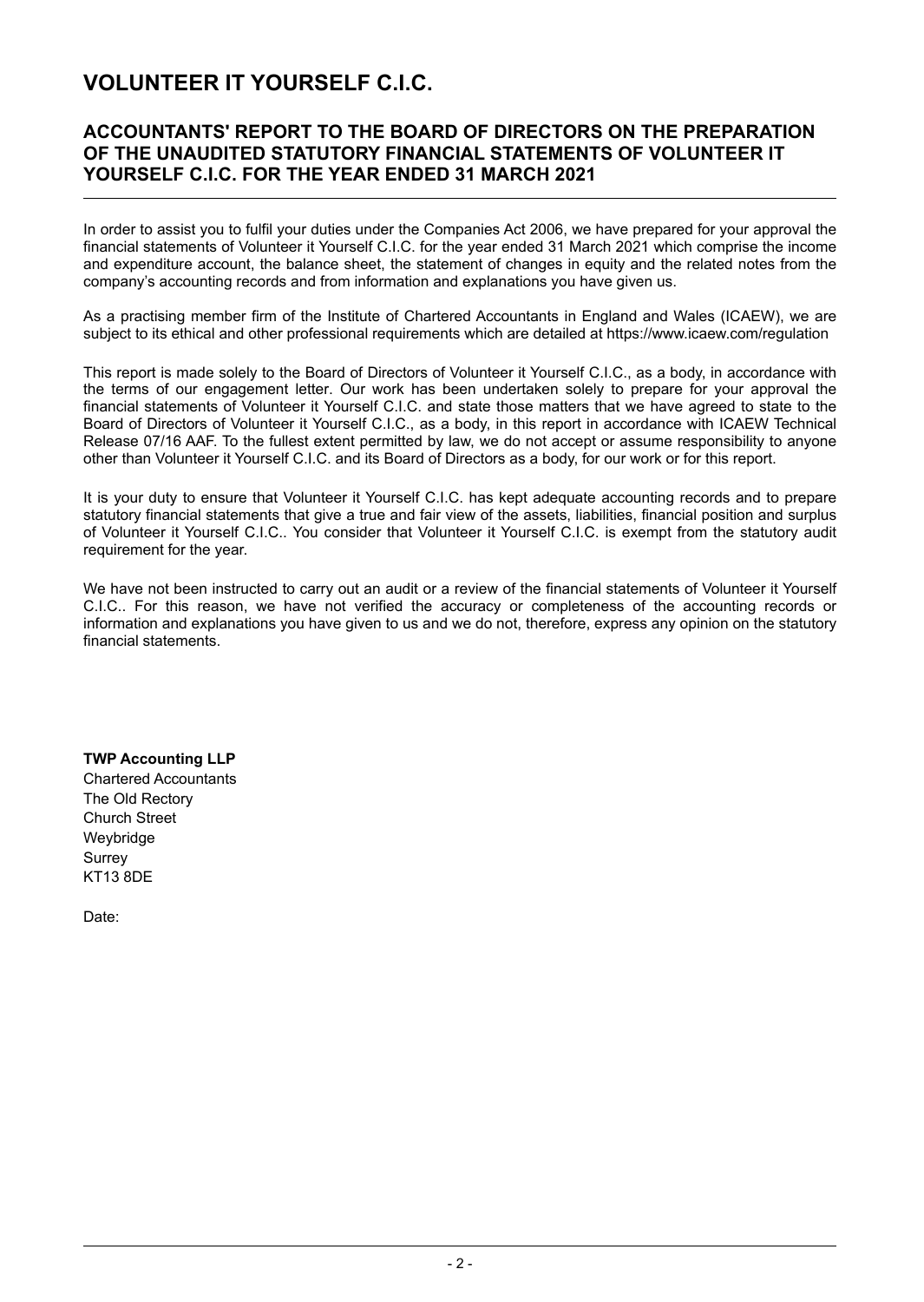# **INCOME AND EXPENDITURE ACCOUNT**  *FOR THE YEAR ENDED 31 MARCH 2021*

|                                        | ended<br>31 March<br>2021<br>£ | Year<br>ended<br>31 March<br>2020<br>£ |
|----------------------------------------|--------------------------------|----------------------------------------|
| <b>Income</b>                          | 735,384                        | 988,892                                |
| Cost of sales                          | (472, 431)                     | (599, 297)                             |
| <b>Gross surplus</b>                   | 262,953                        | 389,595                                |
| Administrative expenses                | (275, 554)                     | (279, 618)                             |
| Other operating income                 | 26,080                         |                                        |
| <b>Operating surplus</b>               | 13,479                         | 109,977                                |
| Interest receivable and similar income | 14                             | 8                                      |
| Interest payable and similar expenses  | (1,587)                        |                                        |
| <b>Surplus before taxation</b>         | 11,906                         | 109,985                                |
| Tax on surplus                         | (2, 212)                       | (20, 960)                              |
| Surplus for the financial year         | 9,694                          | 89,025                                 |
|                                        |                                |                                        |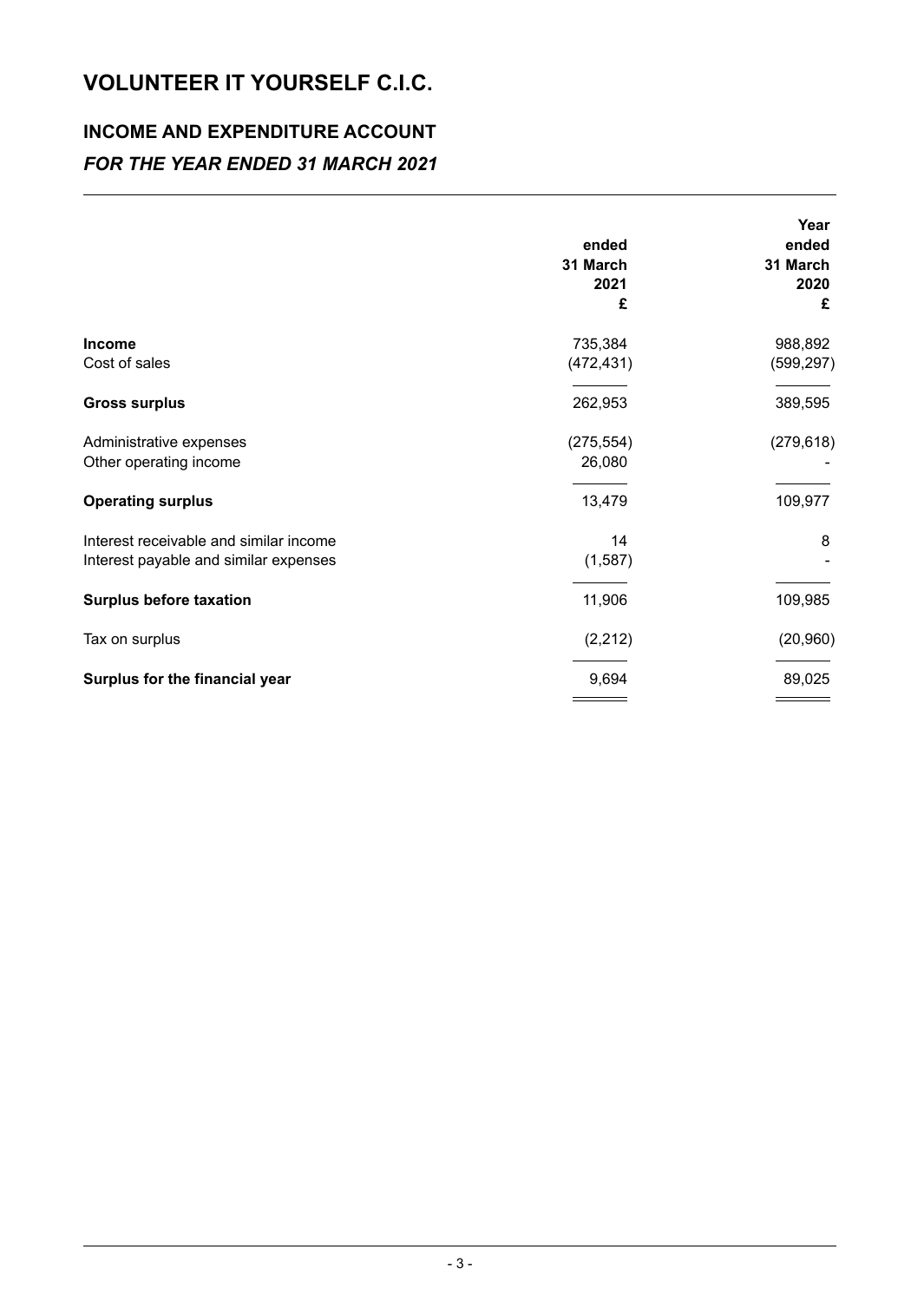### **Company Registration No. 09537026**

### **BALANCE SHEET**

### *AS AT 31 MARCH 2021*

|                                                                   |              | 2021       |            | 2020       |         |
|-------------------------------------------------------------------|--------------|------------|------------|------------|---------|
|                                                                   | <b>Notes</b> | £          | £          | £          | £       |
| <b>Current assets</b>                                             |              |            |            |            |         |
| <b>Debtors</b>                                                    | $\mathbf{3}$ | 260,569    |            | 206,122    |         |
| Cash at bank and in hand                                          |              | 262,577    |            | 159,481    |         |
|                                                                   |              | 523,146    |            | 365,603    |         |
| Creditors: amounts falling due within<br>one year                 | 4            | (238, 604) |            | (197, 738) |         |
| <b>Net current assets</b>                                         |              |            | 284,542    |            | 167,865 |
| <b>Creditors: amounts falling due after</b><br>more than one year | 5            |            | (106, 983) |            |         |
| <b>Net assets</b>                                                 |              |            | 177,559    |            | 167,865 |
|                                                                   |              |            |            |            |         |
| <b>Reserves</b>                                                   |              |            |            |            |         |
| Income and expenditure account                                    |              |            | 177,559    |            | 167,865 |
| <b>Members' funds</b>                                             |              |            | 177,559    |            | 167,865 |

For the financial year ended 31 March 2021 the company was entitled to exemption from audit under section 477 of the Companies Act 2006 relating to small companies.

The directors acknowledge their responsibilities for complying with the requirements of the Companies Act 2006 with respect to accounting records and the preparation of financial statements.

The members have not required the company to obtain an audit of its financial statements for the year in question in accordance with section 476.

These financial statements have been prepared in accordance with the provisions applicable to companies subject to the small companies regime.

The financial statements were approved by the board of directors and authorised for issue on ....................... and are signed on its behalf by:

.............................. T E Reading

**Director**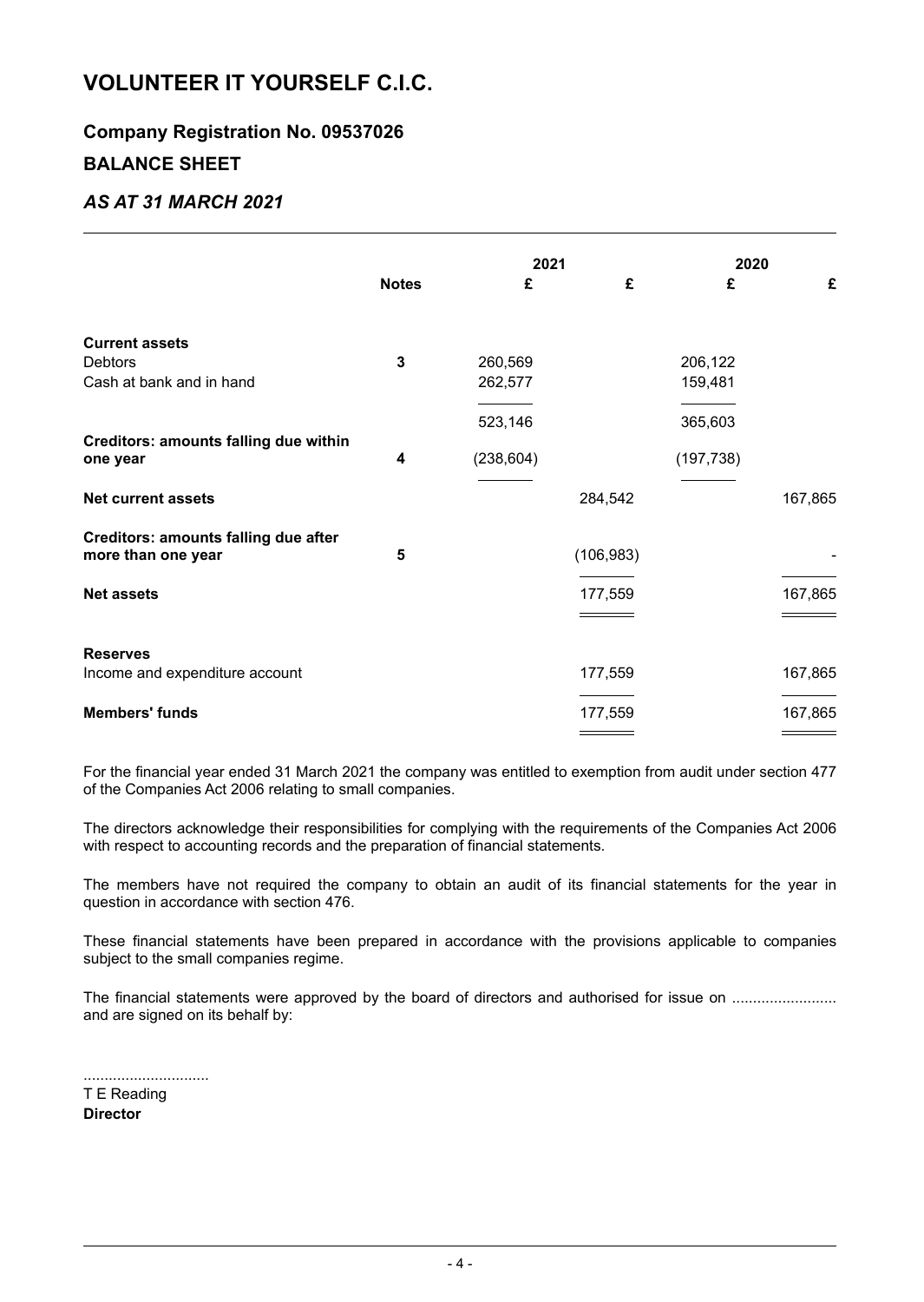# **STATEMENT OF CHANGES IN EQUITY**  *FOR THE YEAR ENDED 31 MARCH 2021*

| Income and<br>expenditure<br>£ |
|--------------------------------|
| 78,840                         |
|                                |
| 89,025                         |
| 167,865                        |
|                                |
| 9,694                          |
| 177,559                        |
|                                |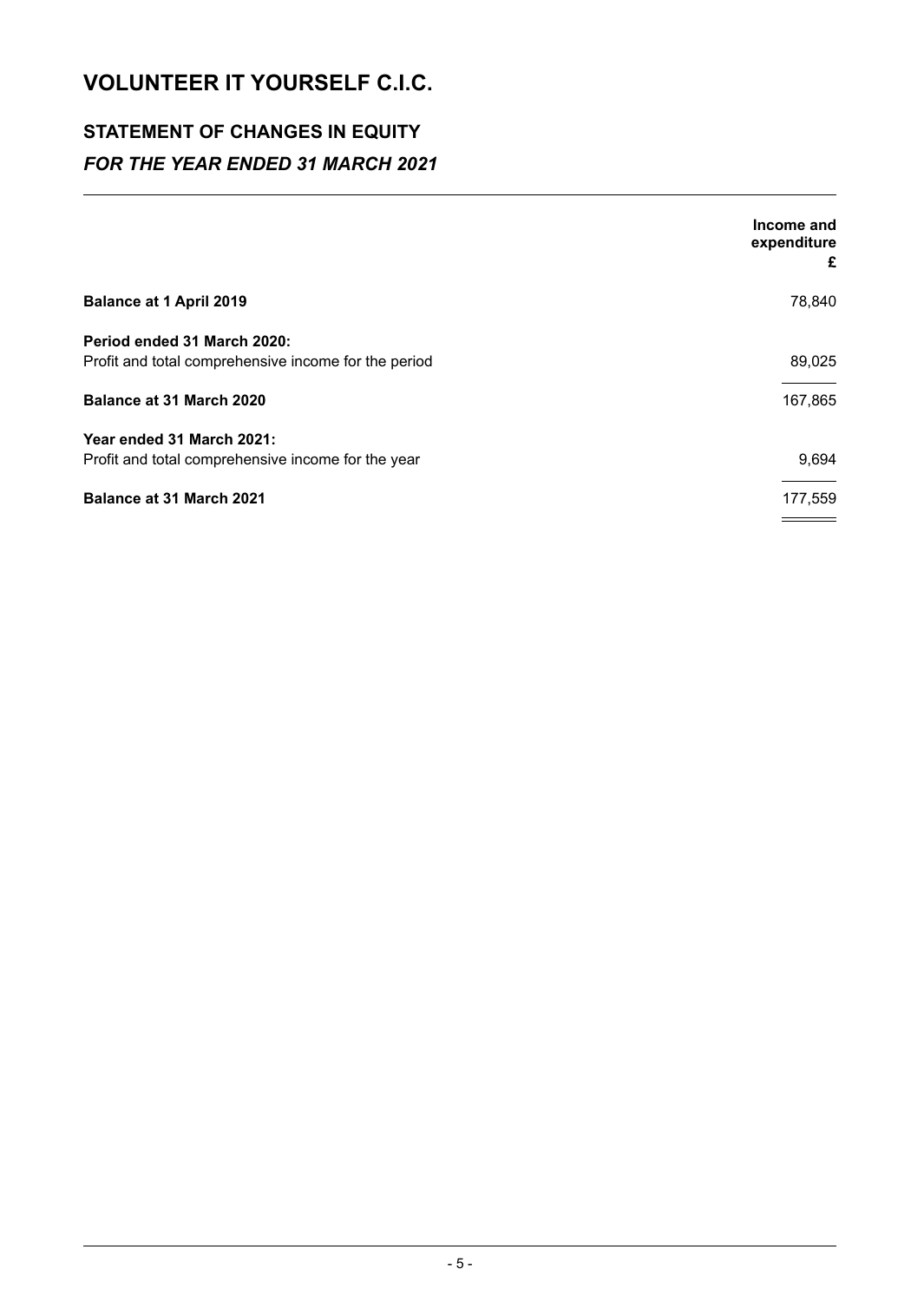### **NOTES TO THE FINANCIAL STATEMENTS**  *FOR THE YEAR ENDED 31 MARCH 2021*

#### **1 Accounting policies**

#### **Company information**

Volunteer it Yourself C.I.C. is a private company without share capital . The registered office is The Old Rectory, Church Street, Weybridge, Surrey, KT13 8DE.

#### **1.1 Accounting convention**

These financial statements have been prepared in accordance with FRS 102 "The Financial Reporting Standard applicable in the UK and Republic of Ireland" ("FRS 102") and the requirements of the Companies Act 2006 as applicable to companies subject to the small companies regime. The disclosure requirements of section 1A of FRS 102 have been applied other than where additional disclosure is required to show a true and fair view.

The financial statements are prepared in sterling, which is the functional currency of the company. Monetary amounts in these financial statements are rounded to the nearest £.

#### **1.2 Going concern**

The current COVID-19 pandemic has created uncertainty over the future financial implications to the worldwide economy. The directors are confident that the Company has adequate resources to continue in operational existence for the foreseeable future and meet its financial obligations. Therefore they continue to adopt the going concern basis of accounting in preparing the annual financial statements.

#### **1.3 Turnover**

Turnover is recognised at the fair value of the consideration received or receivable for consultancy services provided in the normal course of business, and is shown net of VAT and other sales related taxes. The fair value of consideration takes into account trade discounts, settlement discounts and volume rebates.

#### **1.4 Cash at bank and in hand**

Cash at bank and in hand are basic financial assets and include cash in hand, deposits held at call with banks, other short-term liquid investments with original maturities of three months or less, and bank overdrafts. Bank overdrafts are shown within borrowings in current liabilities.

#### **1.5 Financial instruments**

#### *Basic financial assets*

Basic financial assets, which include debtors and cash and bank balances, are initially measured at transaction price including transaction costs and are subsequently carried at amortised cost using the effective interest method unless the arrangement constitutes a financing transaction, where the transaction is measured at the present value of the future receipts discounted at a market rate of interest. Financial assets classified as receivable within one year are not amortised.

#### *Basic financial liabilities*

Basic financial liabilities, including creditors , bank loans, loans from fellow group companies and preference shares that are classified as debt, are initially recognised at transaction price unless the arrangement constitutes a financing transaction, where the debt instrument is measured at the present value of the future payments discounted at a market rate of interest. Financial liabilities classified as payable within one year are not amortised.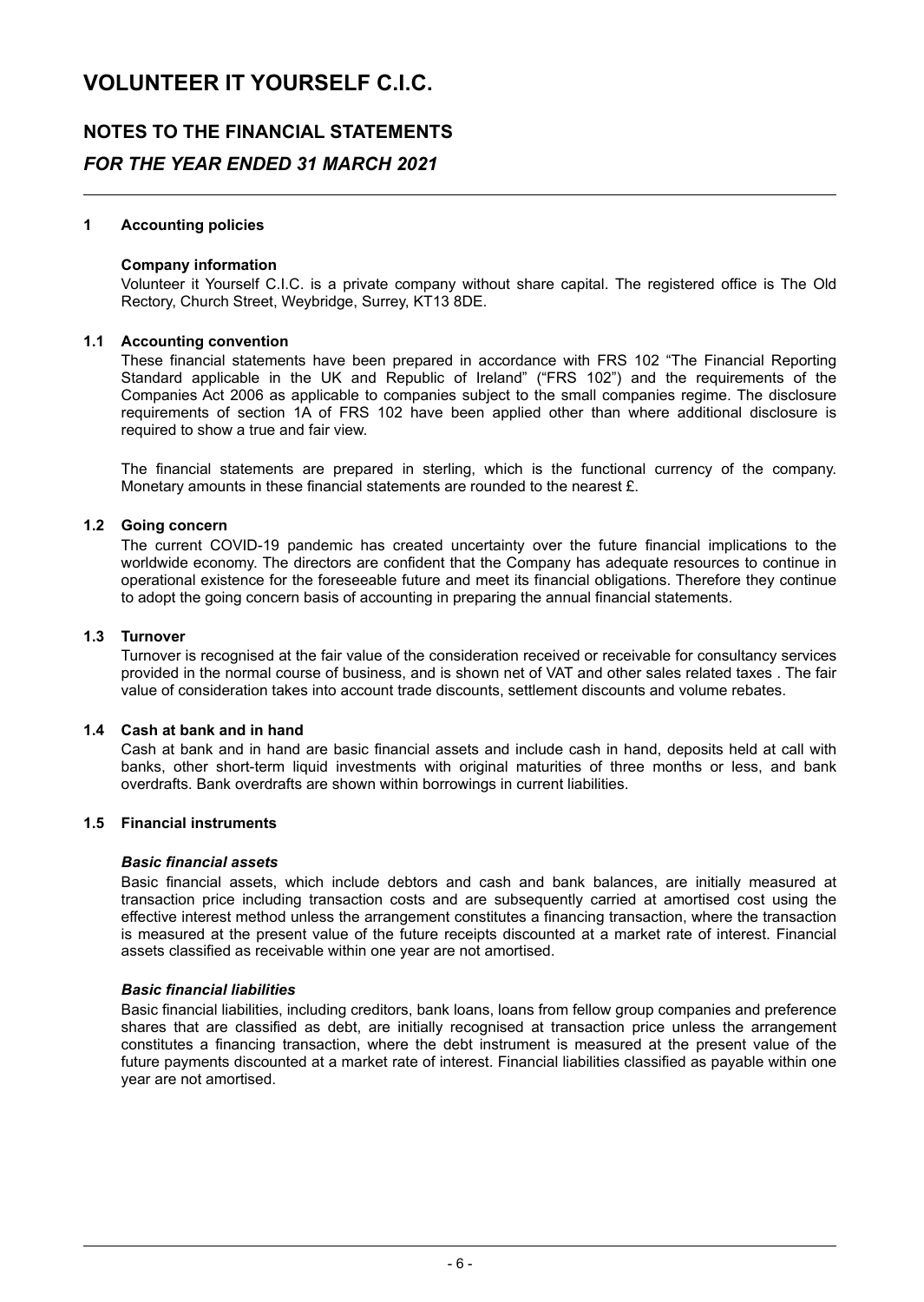## **NOTES TO THE FINANCIAL STATEMENTS (CONTINUED)**  *FOR THE YEAR ENDED 31 MARCH 2021*

#### **1 Accounting policies (Continued)**

#### **1.6 Taxation**

The tax expense represents the sum of the tax currently payable.

#### *Current tax*

The tax currently payable is based on taxable profit for the year. Taxable profit differs from net profit as reported in the profit and loss account because it excludes items of income or expense that are taxable or deductible in other years and it further excludes items that are never taxable or deductible. The company's liability for current tax is calculated using tax rates that have been enacted or substantively enacted by the reporting end date.

#### **1.7 Retirement benefits**

Payments to defined contribution retirement benefit schemes are charged as an expense as they fall due.

#### **1.8 Government grants**

Government grants are recognised at the fair value of the asset received or receivable when there is reasonable assurance that the grant conditions will be met and the grants will be received.

A grant that specifies performance conditions is recognised in income when the performance conditions are met. Where a grant does not specify performance conditions it is recognised in income when the proceeds are received or receivable . A grant received before the recognition criteria are satisfied is recognised as a liability.

#### **2 Employees**

The average monthly number of persons (including directors) employed by the company during the year was:

|   |                                      | 2021<br><b>Number</b> | 2020<br><b>Number</b> |
|---|--------------------------------------|-----------------------|-----------------------|
|   | Total                                | 10                    | 9                     |
|   |                                      |                       |                       |
| 3 | <b>Debtors</b>                       |                       |                       |
|   | Amounts falling due within one year: | 2021<br>£             | 2020<br>£             |
|   | Trade debtors                        | 8,767                 | 62,117                |
|   | Other debtors                        | 251,802               | 144,005               |
|   |                                      | 260,569               | 206,122               |
|   |                                      |                       |                       |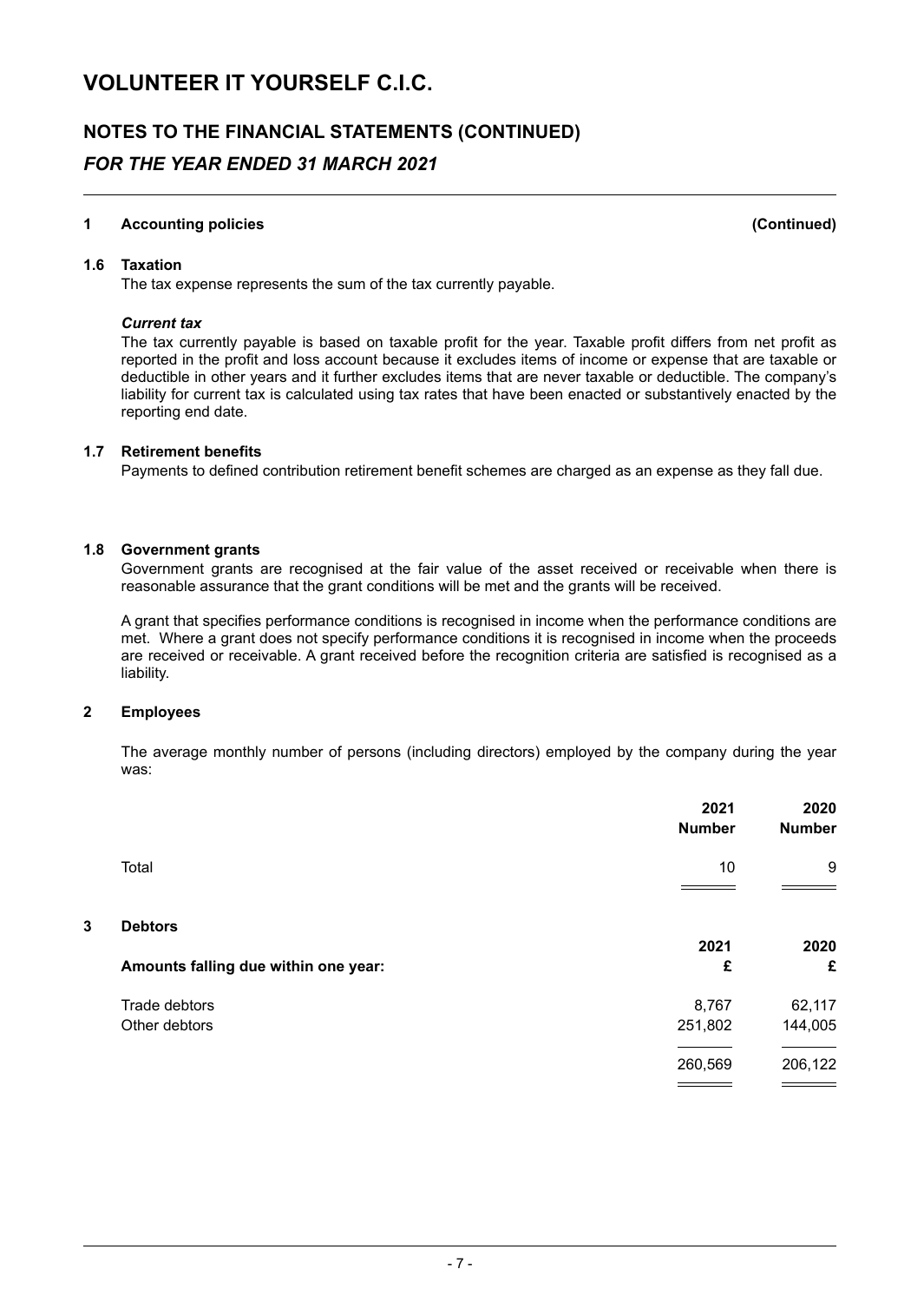# **NOTES TO THE FINANCIAL STATEMENTS (CONTINUED)**  *FOR THE YEAR ENDED 31 MARCH 2021*

#### **4 Creditors: amounts falling due within one year**

|   |                                                         | 2021    | 2020    |
|---|---------------------------------------------------------|---------|---------|
|   |                                                         | £       | £       |
|   | <b>Bank loans</b>                                       | 5,833   |         |
|   | Trade creditors                                         | 60,098  | 133,570 |
|   | Taxation and social security                            | 8,929   | 35,956  |
|   | Other creditors                                         | 163,744 | 28,212  |
|   |                                                         | 238,604 | 197,738 |
| 5 | Creditors: amounts falling due after more than one year |         |         |
|   |                                                         | 2021    | 2020    |
|   |                                                         | £       | £       |
|   | Bank loans and overdrafts                               | 44,167  |         |
|   | Other creditors                                         | 62,816  |         |
|   |                                                         | 106,983 |         |
|   |                                                         |         |         |

Included within other creditors is a loan amount of £61,958 which has been secured by a floating charge against the company's property and undertakings.

#### **6 Members' liability**

The company is limited by guarantee, not having a share capital and consequently the liability of members is limited, subject to an undertaking by each member to contribute to the net assets or liabilities of the company on winding up such amounts as may be required not exceeding £1.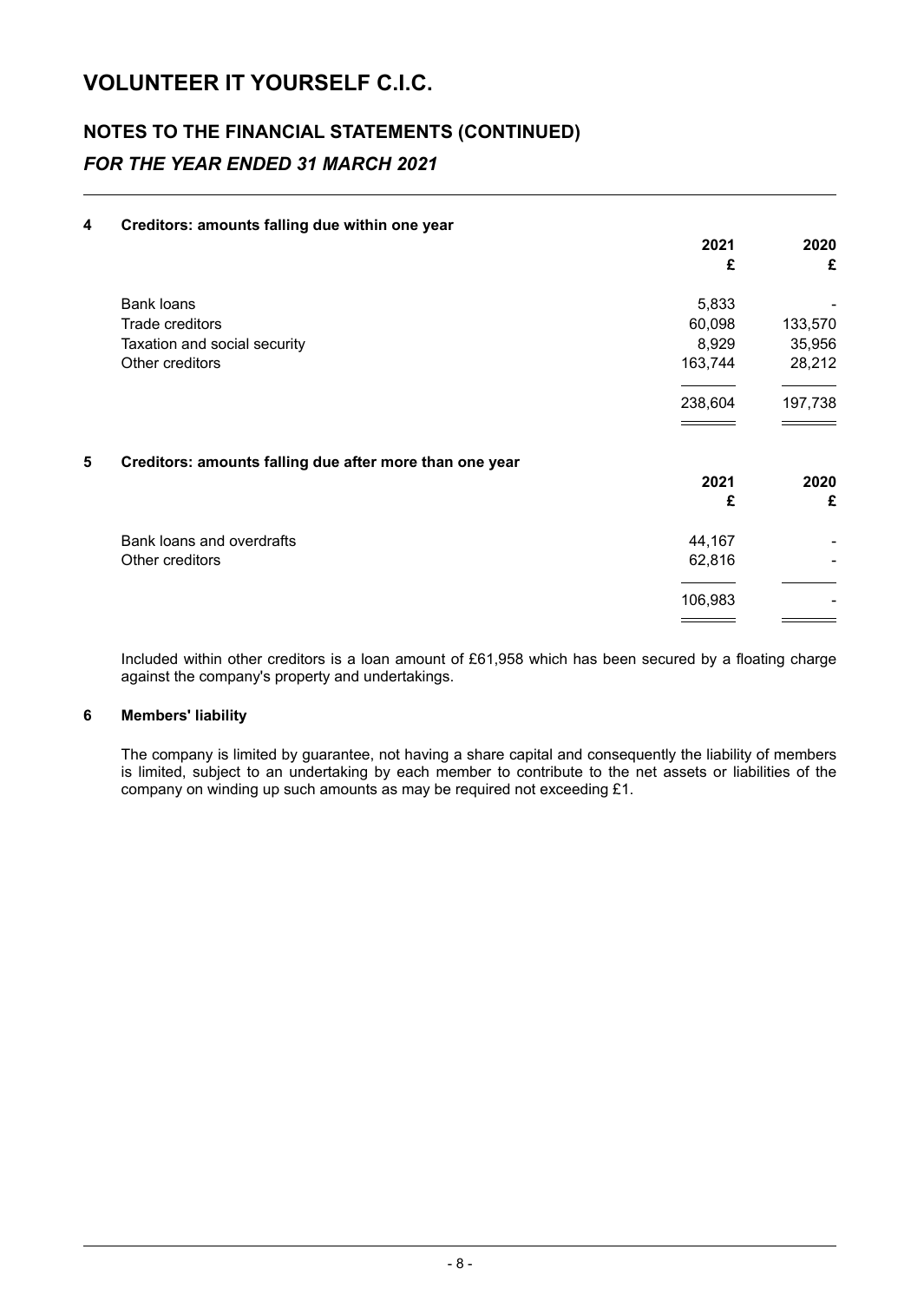# **VOLUNTEER IT YOURSELF C.I.C. MANAGEMENT INFORMATION FOR THE YEAR ENDED 31 MARCH 2021**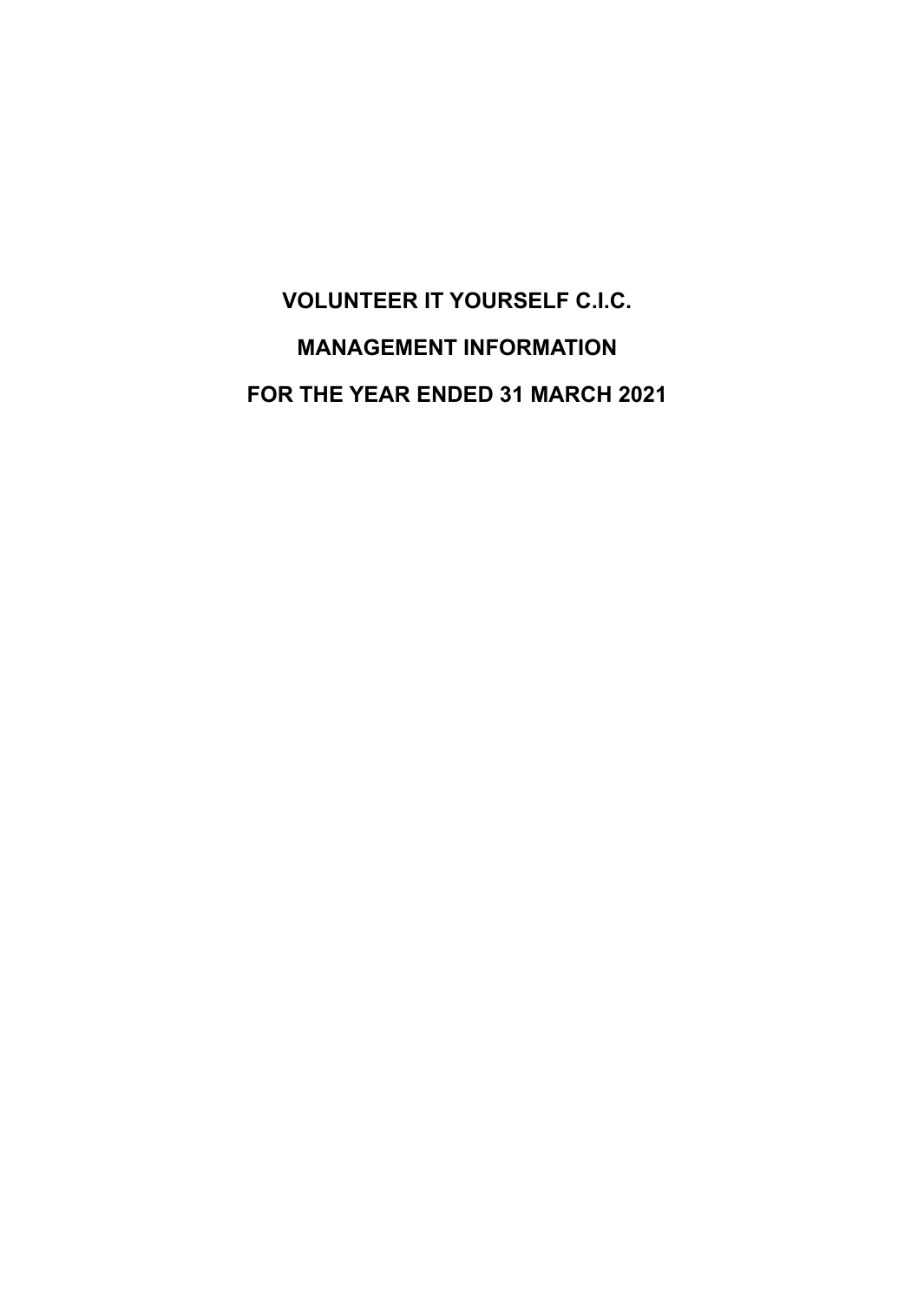# **DETAILED TRADING AND INCOME AND EXPENDITURE ACCOUNT**  *FOR THE YEAR ENDED 31 MARCH 2021*

|                                                                                                                                                                                                                                                                                                                                                    | £                                                                                                       | Year<br>ended<br>31 March<br>2021<br>£ | £                                                                                                                             | Year<br>ended<br>31 March<br>2020<br>£ |
|----------------------------------------------------------------------------------------------------------------------------------------------------------------------------------------------------------------------------------------------------------------------------------------------------------------------------------------------------|---------------------------------------------------------------------------------------------------------|----------------------------------------|-------------------------------------------------------------------------------------------------------------------------------|----------------------------------------|
| Income<br>Sales                                                                                                                                                                                                                                                                                                                                    |                                                                                                         | 735,384                                |                                                                                                                               | 988,892                                |
| <b>Cost of sales</b><br>Direct costs<br>Training costs                                                                                                                                                                                                                                                                                             | 152,941<br>319,490                                                                                      |                                        | 219,626<br>379,671                                                                                                            |                                        |
|                                                                                                                                                                                                                                                                                                                                                    |                                                                                                         | (472, 431)                             |                                                                                                                               | (599, 297)                             |
| <b>Gross surplus</b>                                                                                                                                                                                                                                                                                                                               | 35.76%                                                                                                  | 262,953                                | 39.40%                                                                                                                        | 389,595                                |
| Other operating income<br>Government grants receivable and released<br>Coronavirus job retention scheme grant                                                                                                                                                                                                                                      | 729<br>25,351                                                                                           | 26,080                                 |                                                                                                                               |                                        |
| <b>Administrative expenses</b><br>Wages and salaries<br>Social security costs<br>Staff pension costs<br>Directors' remuneration<br>Rent<br>Insurance<br>Computer running costs<br><b>Travelling expenses</b><br>Legal and professional fees<br>Accountancy<br><b>Bank charges</b><br>Printing and stationery<br>Telecommunications<br>Entertaining | 211,126<br>16,387<br>4,855<br>7,000<br>13,065<br>1,556<br>1,079<br>16,755<br>276<br>290<br>2,473<br>692 |                                        | 170,964<br>15,481<br>4,384<br>14,667<br>23,500<br>11,774<br>2,637<br>5,800<br>495<br>22,056<br>285<br>1,748<br>3,581<br>2,246 |                                        |
|                                                                                                                                                                                                                                                                                                                                                    |                                                                                                         | (275, 554)                             |                                                                                                                               | (279, 618)                             |
| <b>Operating surplus</b>                                                                                                                                                                                                                                                                                                                           |                                                                                                         | 13,479                                 |                                                                                                                               | 109,977                                |